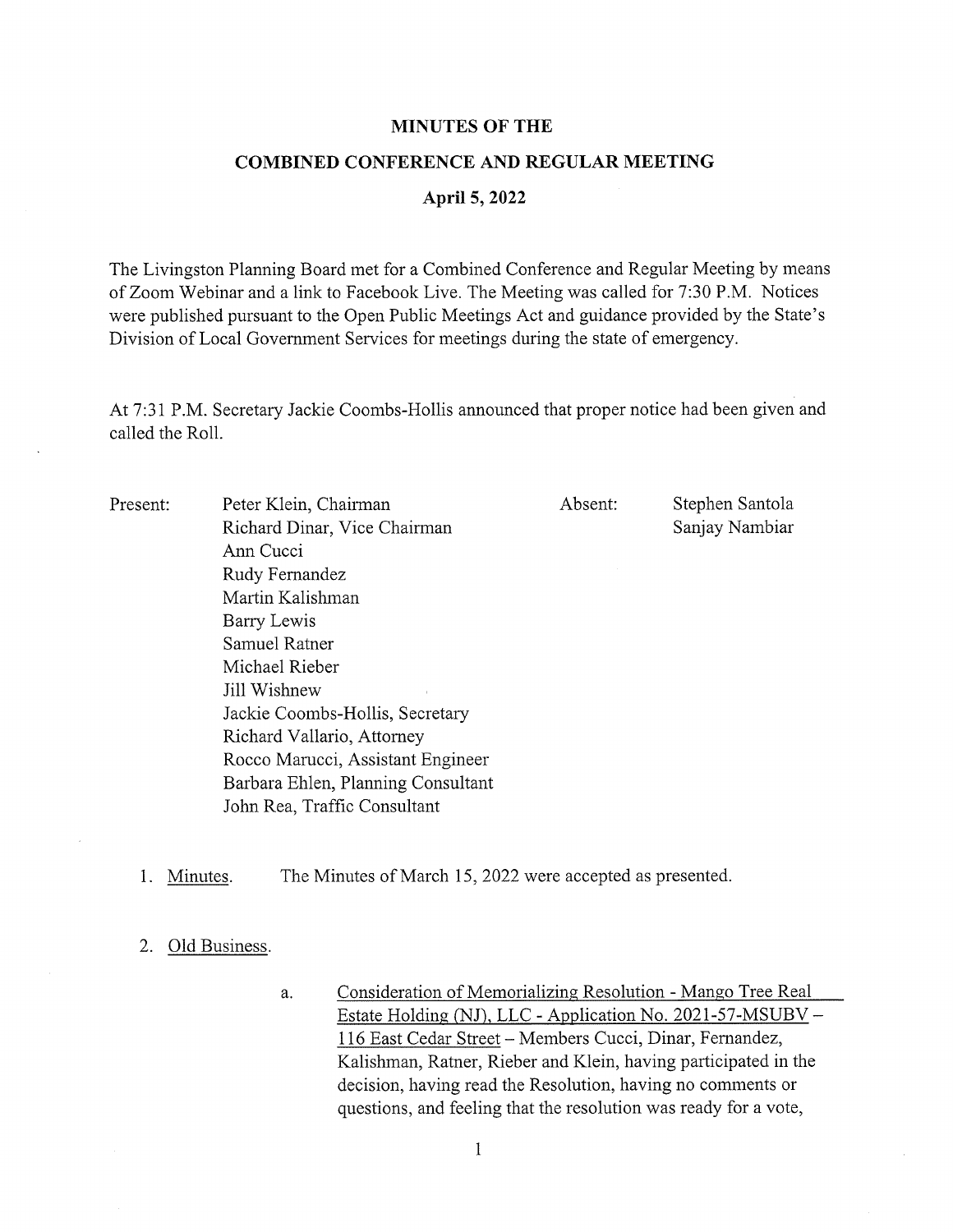unanimously adopted the Resolution upon motion by Member Ratner and second by Member Dinar.

b. Model Conditions of Approval — The Members having received the March 22 mark-up and having no further comments or suggestions, <sup>a</sup> final draft will be submitted for <sup>a</sup> vote at the April 14, 2022 meeting.

# 3. New Business.

a. Engagement of an Expert — Metropolitan YMCA of the Oranges — Application No. 202 1-80-PFSP — Member Fernandez, being recused from consideration or action on the related Application, left the Meeting. It was determined that none of the Board Members still present are members of the YMCA.

Upon motion by Member Kalishman and second by Member Dinar and opportunity for discussion, it was, with Alternate No. 2 Wishnew in place and stead of Member Fernandez, unanimously

RESOLVED, that the Planning Board of the Township of Livingston hereby finds that the technical review services of an expert in water and sewage capacity, to render advice to the Board, is required for proper consideration of issues that have arisen in connection with Metropolitan YMCA of the Oranges Application No. 2021-80- PFSP; and it is

FURTHER RESOLVED, that the Board engage the services of an expert in water and sewer capacity to conduct <sup>a</sup> technical review of the plans and the issues that have arisen in respect thereto and to provide expert advice and opinion to the Board; and it is

FURTHER RESOLVED, that, pursuant to Section 170- 52.B of the Code of the Township of Livingston, Applicant Metropolitan YMCA of the Oranges is hereby required to file with the Administrative Officer an escrow deposit fee of adequate funds to cover the costs that may be incurred by the Board for such technical review.

b. The Chairman announced that both Members Fernandez and Santola were absent and will not be seen or heard during the hearing on the Application about to be called. They are recused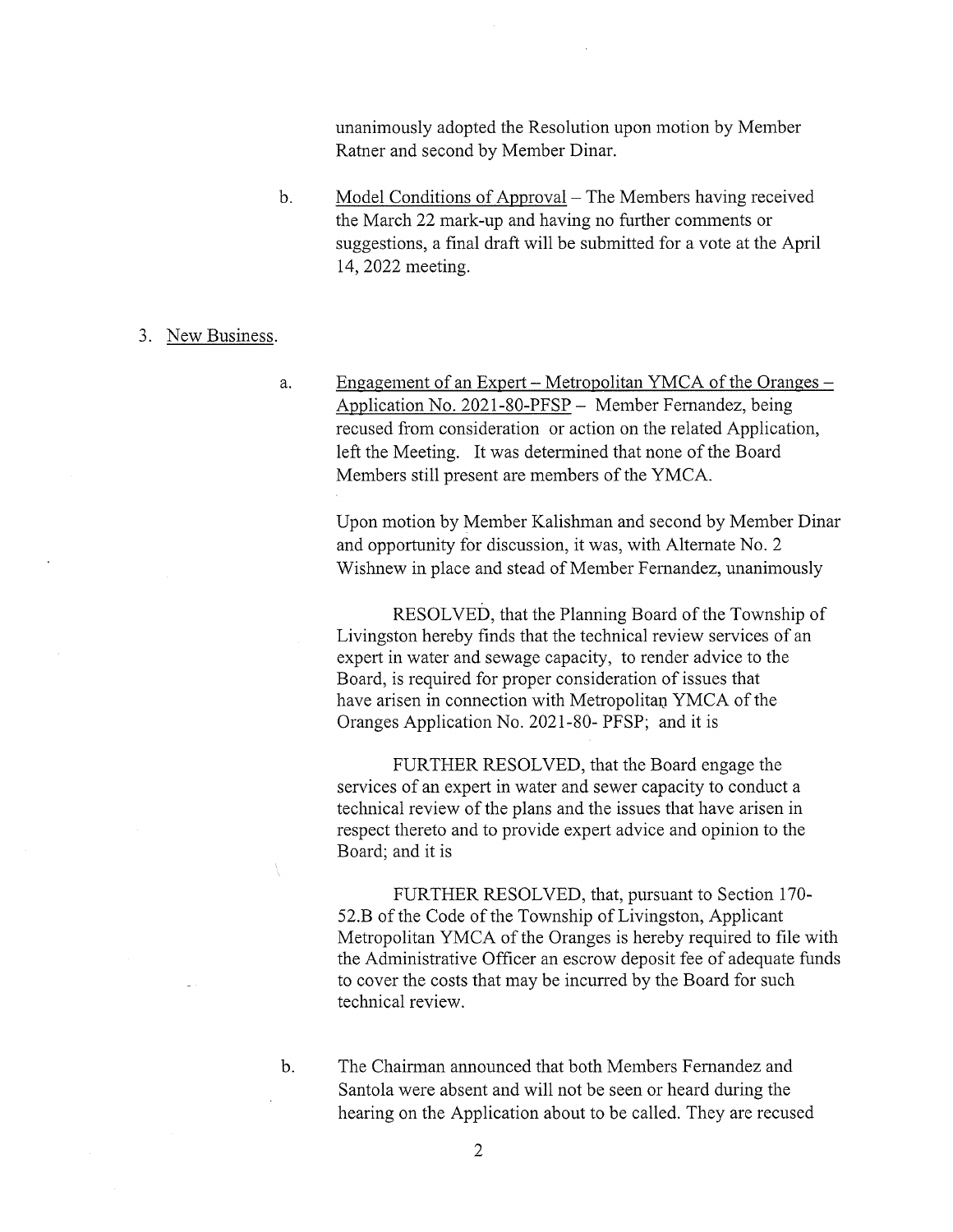because Member Fernandez is <sup>a</sup> member of the Board of the Applicant and Member Santola has a relative who is a management employee of the Applicant.

Preliminary & Final Site Plan 304 South Livingston Avenue Overlay Zone 304 South Livingston Avenue Block: 4402; Lot: 6 Application No. 202 1-80-PFSP Metropolitan YMCA of the Oranges

The Applicant proposes to construct a 54,049 sq. ft. YMCA facility, which will include indoor/outdoor recreation, <sup>a</sup> 24,719 sq. ft. early learning center/office building, and related site improvements.

Appearing for the Applicant: Michael J. Lipari, Esq.

Witnesses for the Applicant: Edward Phillip, COO & SVP of Applicant Matthew Jarmel, AlA Erin B. Abline, P.E. Elizabeth Dolan, P.E. Traffic Alexandra Handel, P.P.

Members of the public with questions for witnesses: Roxanne Cavanaugh, 32 Berkeley Place May Chen, <sup>5</sup> Berkeley Terrace Martin Friedman, 14 Berkeley Place Colleen Gilsenan, 2 Berkeley Terrace Carolyn Johnston, 19 Belmont Drive

No members of the public offered sworn statements.

After <sup>a</sup> closing statement by Attorney Lipari the evidentiary record was closed.

Upon motion by Member Lewis, second by Member Cucci and with discussion, it was resolved to grant the Application with waivers, deviations and conditions agreed to on the record, subject to <sup>a</sup> memorializing resolution, with the unanimous votes of Members Cucci, Dinar, Kalishman, Lewis, Ratner, Rieber,